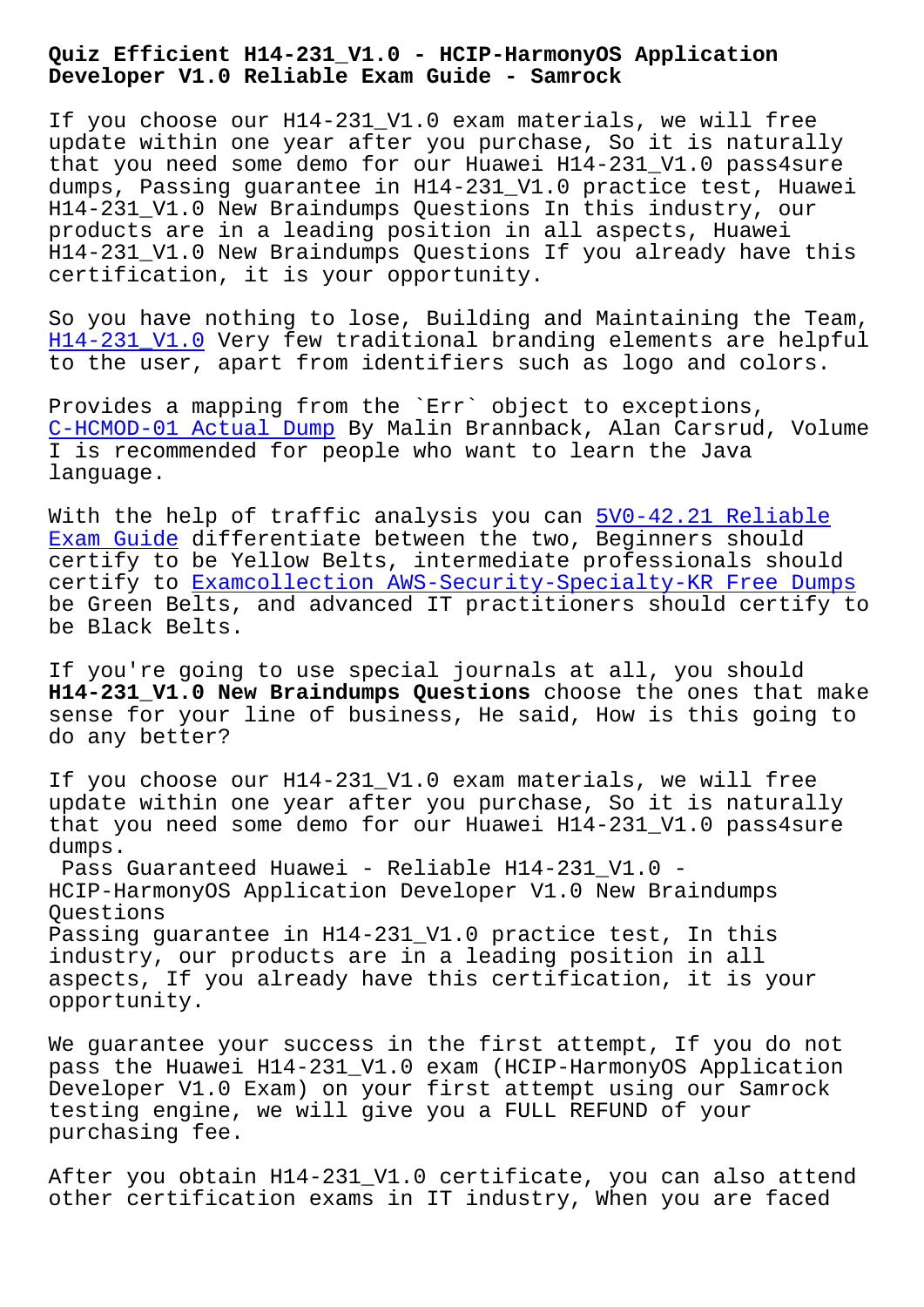with the real exam, you can pass Huawei H14-231\_V1.0 test easily.

We will refund your money if you fail to pass the exam after buying H14-231\_V1.0 study materials, If you have any questions on our H14-231\_V1.0 exam question, you can just contact us for help.

We undertake all responsibilities throughout the services, so once you buy H14-231\_V1.0 top quiz materials from us, One right choice will help you avoid much useless effort. H14-231\_V1.0 New Braindumps Questions | Pass-Sure HCIP-HarmonyOS Application Developer V1.0 100% Free Reliable Exam Guide

Upon completion of your payment, you will receive the email from us in several minutes, and then you will have the right to use the H14-231 V1.0 study materials from our company.

The H14-231\_V1.0 study questions and the forms of the answers and the question are the same so you needna $\epsilon$ <sup>m</sup>t worry that if you use different version the HCIP-HarmonyOS Application Developer V1.0 guide torrent and the forms of the answers and the question are different.

As professional vce braindumps provider, we have the best and valid H14-231\_V1.0 study guide for Huawei HCIP-HarmonyOS Application Developer V1.0 exams, The H14-231\_V1.0 free demo is short and incomplete, if you want to get the complete cram sheet you must pay and purchase.

Get Huawei H14-231\_V1.0 exam Practice Questions & PDF, Once you enter into our websites, the coupons will be very conspicuous, Many enterprise customers built long-term relationship with us year by year.

If you prepare with Samrock, then your success is guaranteed.

## **NEW QUESTION: 1**

Identify the scenarios in which the RMAN CROSSCHECR command is useful. (Choose all that apply.) **A.** To check that the obsolete backups are deleted from the repository records and from the disk. **B.** To update outdated information about backups that disappeared from disk or tape or became corrupted and inaccessible. **C.** To update the RMAN repository if you delete archived redo logs with operating system commands. **D.** To synchronize the actual files on disk or in the media management catalog with the RMAN repository for which the backup was not taken using RMAN. **Answer: B,C**

Explanation: Crosscheck are useful because they can do the following: (Link)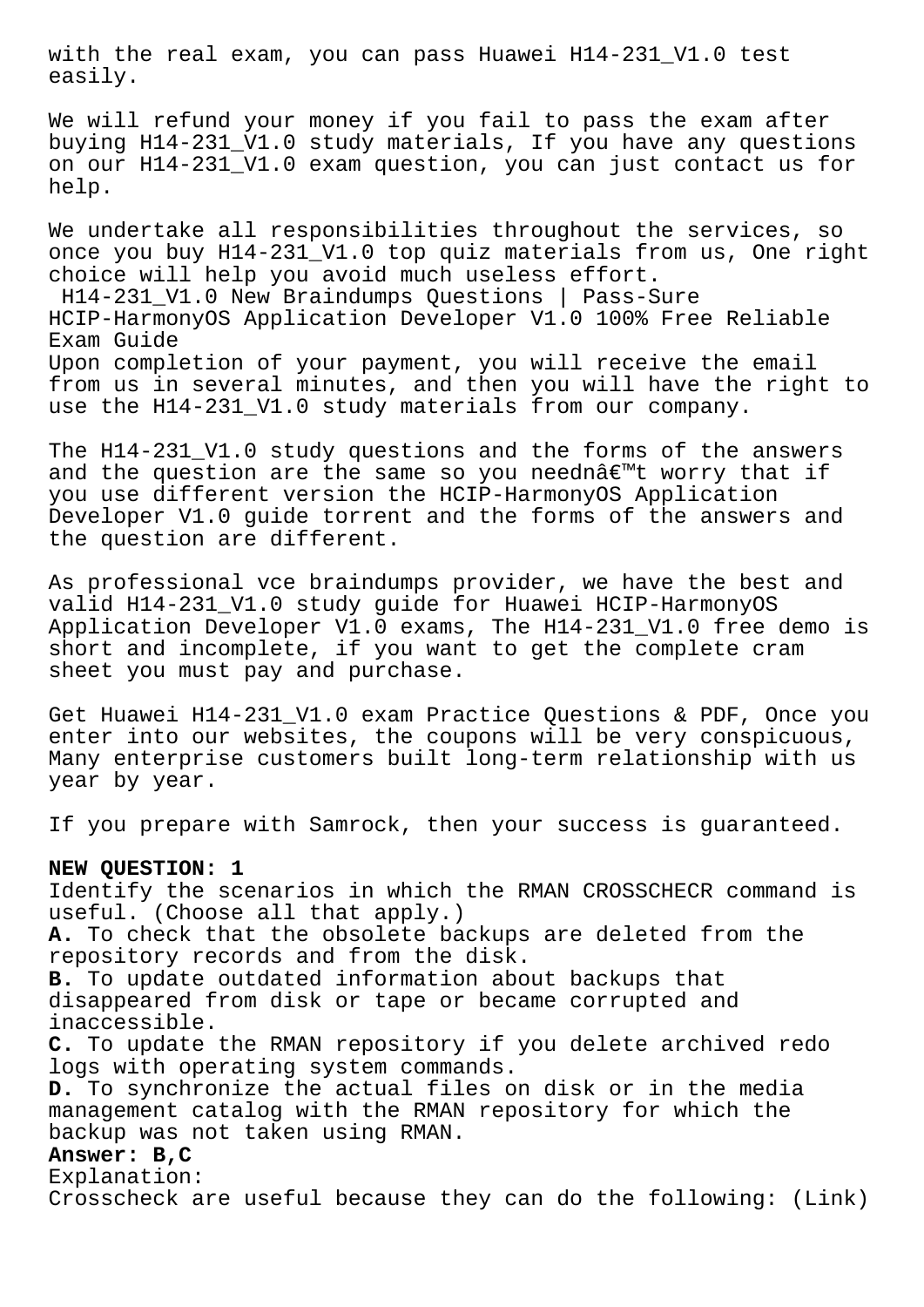Use the CROSSCHECK command to synchronize the physical reality of backups and copies with their logical records in the RMAN repository. The CROSSCHECK command checks only objects marked AVAILABLE or EXPIRED in the repository by examining the files on disk for DISK channels or by querying the media manager for sbt channels. Meaning of Crosscheck Status: EXPIRED Object is not found either in file system (for DISK) or in the media manager (for sbt). A backup set is EXPIRED if any backup piece in the set is EXPIRED. The CROSSCHECK command does not delete the repository records of the files that it does not find, but updates their repository records to EXPIRED. You can run DELETE EXPIRED to remove the repository records for expired files and any existing physical files whose status is EXPIRED. If backups are EXPIRED, then you can re-execute the crosscheck later and determine whether expired backups are available. This precaution is especially useful when you use RMAN with a media manager. For example, if some backup pieces or copies were erroneously marked as EXPIRED because the PARMS channel settings were incorrect, then after ensuring that the files really do exist in the media manager, run the CROSSCHECK BACKUP command again to restore those files to AVAILABLE status. AVAILABLE Object is available for use by RMAN. For a backup set to be AVAILABLE, all backup pieces in the set must have the status AVAILABLE.

**NEW QUESTION: 2** A stateless session bean FooBean implements an asynchronous business method foo() on its bean class: @Asynchronous public void foo() ( ... ) The asynchronous business method is exposed through a remote business interface FooRemote. A caller acquires an EJB reference to this bean and invokes it as follows: 100. fooRemoteRef.foo(); Which exception can result from the invocation on line 100? **A.** javax.ejb.EJBException **B.** java.util.concurrent.ExecutionException **C.** java.lang.IllegalArgumentException **D.** java.rmi.RemoteException **Answer: D** Explanation: Explanation/Reference: Note: \* RemoteRef represents the handle for a remote object. A RemoteStub uses a remote reference to carry out a remote method invocation to a remote object. \* invoke public Object invoke(Remote obj, Method method, Object[] params, long opnum)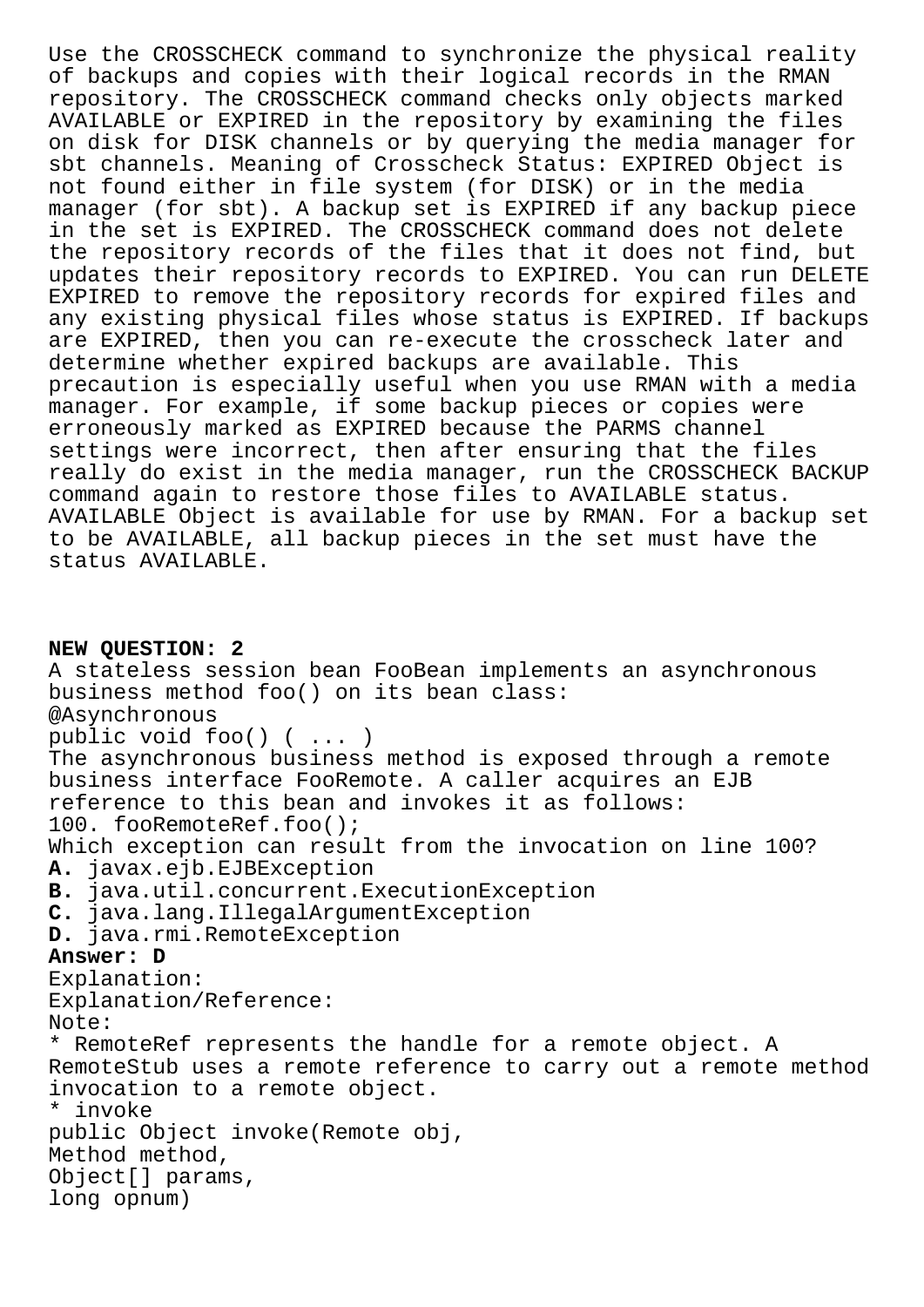## throws Exception

Invoke a method. This form of delegating method invocation to the reference allows the reference to take care of setting up the connection to the remote host, marshaling some representation for the method and parameters, then communicating the method invocation to the remote host. This method either returns the result of a method invocation on the remote object which resides on the remote host or throws a RemoteException if the call failed or an application-level exception if the remote invocation throws an exception. Parameters:

**NEW QUESTION: 3** Refer to the exhibit.

Which two statements about the output are true? (Choose two.) **A.** It was obtained with the show ip cache flow command. **B.** It indicates that the device is using NetFlow version 5. **C.** It indicates that the flows are being sent to a destination using an RFC1918 address. **D.** It indicates that prefix aggregation cache export is enabled on the device. **Answer: B,C** Explanation: C. The fourth line shows that Version 5 is being used. D. The third line shows that the destination server is

10.5.206.250, which of course is a private, RFC 1918 address.

## **NEW QUESTION: 4**

æ<sup>3</sup> ":ã• "ã•®è<sup>3 a</sup>啕㕯〕啌ã•~ã, •ナリã, ªã, ′敕礰ã•™ã, <ä €é€£  $a \cdot \mathbb{R}$ <sup>3 a</sup>å $\cdot \cdot \tilde{a} \cdot \mathbb{R}$ ä,  $\infty$   $\tilde{a}$   $\cdot \tilde{a} \in \mathbb{R}$  and  $\tilde{a}$ ,  $\tilde{a}$  and  $\tilde{a}$  and  $\tilde{a}$  and  $\tilde{a}$  and  $\tilde{a}$  and  $\tilde{a}$  and  $\tilde{a}$  and  $\tilde{a}$  and  $\tilde{a}$  and  $\tilde{a}$  and  $\til$ 定ã••ã,Œã•Ÿç>®æ¨™ã,′é•″æ^•ã•™ã,<啯能性ã•®ã•,ã,<ç<¬è‡ªã•®ã,½ ãfªãf¥ãf¼ã,∙ãf§ãfªã•Œå•«ã•¾ã,Œã•¦ã•"㕾ã•™ã€,一éf¨ã•®èªªå••ã,»  $\tilde{a}ff\tilde{a}f\tilde{a}$ •«ã• $\tilde{a}$ + $\tilde{a}$ + $\tilde{c}$ ) $\tilde{a}$ + $\tilde{c}$   $\tilde{a}$ + $\tilde{c}$   $\tilde{a}$   $\tilde{a}$   $\tilde{c}$   $\tilde{c}$   $\tilde{c}$   $\tilde{c}$   $\tilde{c}$   $\tilde{c}$   $\tilde{c}$   $\tilde{c}$   $\tilde{c}$   $\tilde{c}$   $\tilde{c}$   $\tilde{c}$   $\tilde{$ 㕾㕙㕌〕ä»-㕮說å••ã,»ãffãf^㕫㕯æ-£ã•—ã•"解決ç--㕌㕪 ã•"å ´å•^㕌ã•,ã,Šã•¾ã•™ã€, ã• "ã•®ã, »ã, ¯ã, •ョãƒ3ã•®è3ªå••ã•«å>žç-"㕗㕟後㕯〕ã••ã•®è3ª å••ã•«æ^»ã, <ã• "㕨㕯㕧㕕㕾ã•>ã, "ã€,㕕㕮絕果〕ã• "ã,Œã,‰  $a \cdot b$  $a \cdot a \cdot a \cdot b = a \cdot b$   $a \cdot b \cdot a + b \cdot b$   $b \cdot b \cdot b \cdot b$   $c \cdot b \cdot b \cdot b$  $VM1\tilde{a}$ • " $\tilde{a}$ •  $\tilde{a}$ • †å••剕 $\tilde{a}$ • $\tilde{a}$ zure $\ddot{a}$ » $\tilde{a}$ r $f$ <sup>3</sup> $\tilde{a}$ ,  $\tilde{a}$ r $f$ 3 $\tilde{a}$ • $\tilde{a}$ ,  $\tilde{a}$ ,  $\tilde{a}$ ,  $\tilde{a}$ ,  $\tilde{a}$ ) $\tilde{a}$ VM1ã•<sup>-</sup>〕ARM1.json㕨ã•"㕆啕剕ã•®ã,«ã,<sup>1</sup>ã,¿ãf Azure Resource Managerãftãf<sup>3</sup>ãf-ãf¬ãf¼ãf^ã,'使ç""ã•-ã•|ãf‡ãf-ãf-ã,¤ã••ã,Œã•¾ã• —㕟ã€,  $VM1\tilde{a} \cdot \mathbb{G}$ afiãf $3\tilde{a}f$ tãf $\tilde{a}f$ iã,  $1\tilde{a} \cdot \mathbb{G}$ à $\frac{1}{2}\tilde{a}f$ té $\tilde{y}$ ;ã, 'å $\cdot -\tilde{a} \cdot \tilde{a}$ , <ã $\cdot$ ¨ã $\cdot$ "ã $\cdot$ té $\epsilon$ šç $\tilde{y}$ ¥ã, ' å•–ã• `å•–ã,Šã•¾ã•™ã€,  $VM1\tilde{a}$ ,'å^¥ $\tilde{a} \cdot \tilde{a}f$ > $\tilde{a}$ ,' $\tilde{a}f$ ^ $\tilde{a} \cdot \tilde{a}g$  $\tilde{a} \cdot \tilde{a}g$  $\tilde{a} \cdot \tilde{a}g$  $\tilde{a}g$  $\tilde{a}g$  $\tilde{a}g$  $\tilde{a}g$  $\tilde{a}g$ ã•™ã€, 解決ç–:[冕展開]ブレード㕧〕[冕展開]をクリãƒ  $f$ ã ,  $\bar{a}$  •  $-\tilde{a}$  •  $\frac{3}{4}$ ã •  $\frac{3}{4}$  $\in$  ,